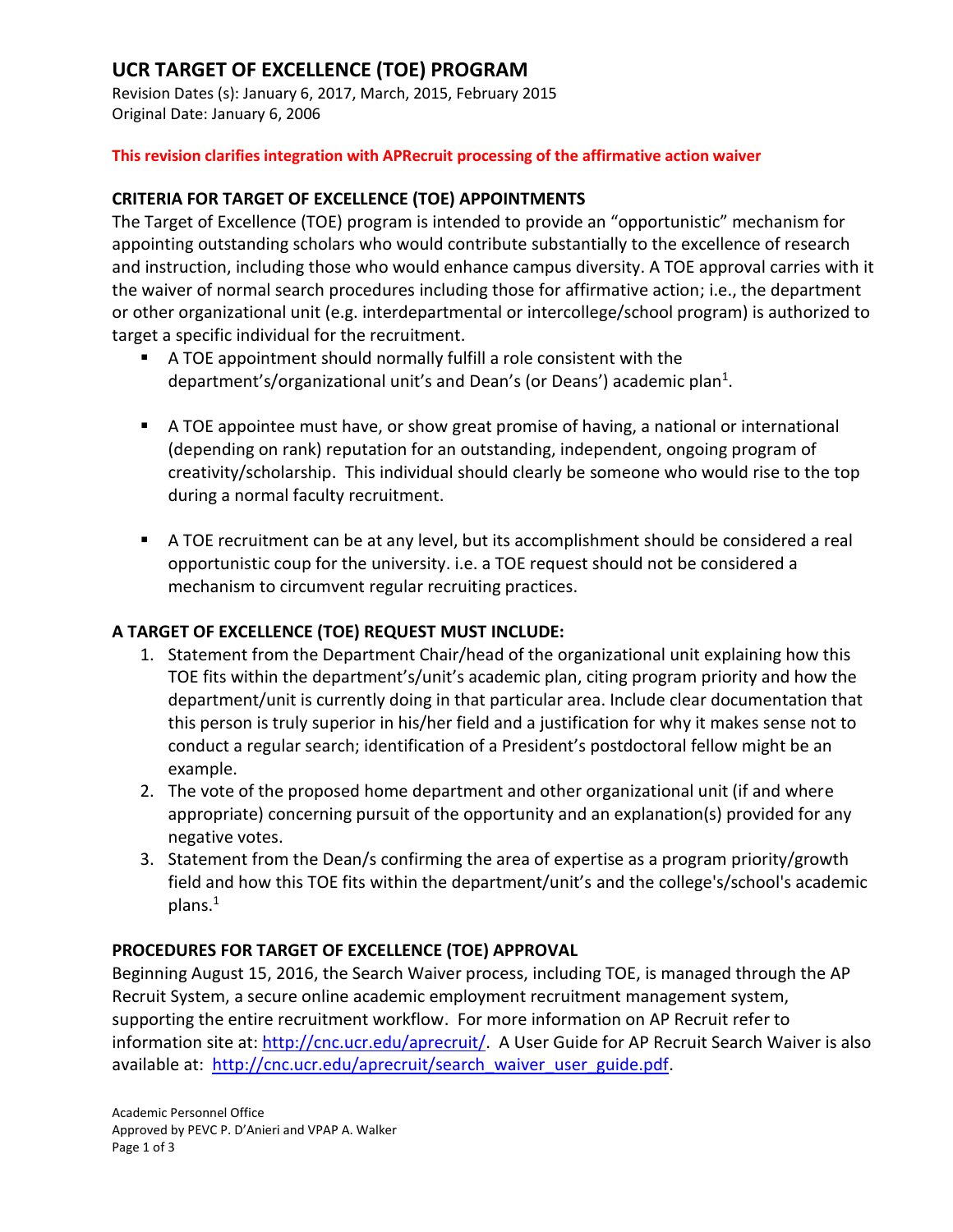# **UCR TARGET OF EXCELLENCE (TOE) PROGRAM**

Revision Dates (s): January 6, 2017, March, 2015, February 2015 Original Date: January 6, 2006

**STEP 1**: (from the Department Chair or equivalent to the Dean or equivalent):

- a) Proposed home department and organizational unit (where appropriate) letter to the Dean/s, including a vote of the faculty concerning **pursuit of the opportunity**
- b) Curriculum Vitae (CV) of TOE candidate, including publications and other notable accomplishments

These supporting documents must be uploaded in AP Recruit when creating the Search Waiver request.

**STEP 2**: (from the Dean or equivalent to the Vice Provost for Academic Personnel [VPAP]):

a) Dean/s provides a letter of support indicating the anticipated source of funding<sup>2</sup> for salary and start-up.;

The Dean/s letter of support must be uploaded in AP Recruit to add to the Search Waiver request.

### **STEP 3**: (for consideration by the VPAP):

- a) Materials are reviewed by the VPAP, and rapid, informal consultation takes place with the Committee on Academic Personnel (CAP) and the Provost and Executive Vice Chancellor (PEVC).
- b) The VPAP forwards the TOE submission/Search Waiver by email to (i) CAP via the CAP Analyst and (ii) the PEVC.
- c) If additional clarifying information is requested such information shall be solicited through the VPAP by email.
- d) Upon receipt of a positive recommendation from CAP and the PEVC, the VPAP will inform the Department Chair through the Dean by approval in APRecruit. The Office of Equal Employment and Affirmative Action (EE/AA, formerly Office of Faculty and Staff Affirmative Action) is also notified via AP Recruit's approval workflow.

Steps 3a and 3d are managed via the AP Recruit System's approval workflow. AP Recruit sends automated (system-generated) email notifications to approvers. The department analyst in charge of the recruitment monitors approvals in progress and any comments made.

Steps 3b and 3c are currently managed offline (outside of AP Recruit) with future plans to include this step in the AP Recruit approval workflow.

### **STEP 4:** (if approved by the VPAP):

a) Potential appointee's home department and organizational unit (where appropriate) submits to the Dean/s' Office the regular appointment package, including letters of recommendation and a formal faculty vote.